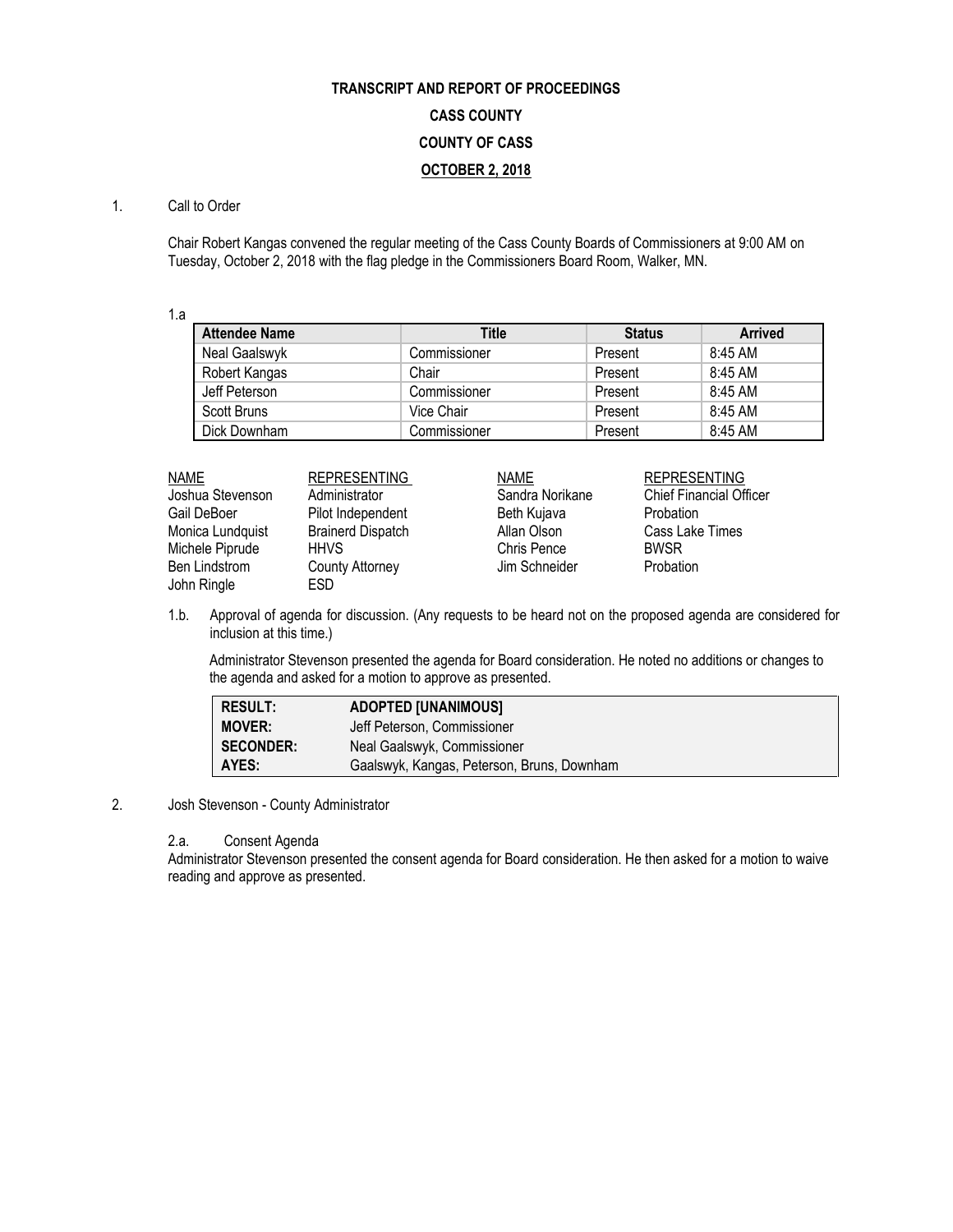| <b>RESULT:</b>   | <b>ADOPTED [UNANIMOUS]</b>                 |  |
|------------------|--------------------------------------------|--|
| <b>MOVER:</b>    | Dick Downham, Commissioner                 |  |
| <b>SECONDER:</b> | Neal Gaalswyk, Commissioner                |  |
| AYES:            | Gaalswyk, Kangas, Peterson, Bruns, Downham |  |

Approve - Minutes of September 18th, 2018

Approve – Auditor Warrants dated September 13, 2018 in the amount of \$503,000.86

Approve – Auditor Warrants dated September 20, 2018 in the amount of \$395,834.96

Approve – Auditor Manual Warrants/Voids/Corrections (Batch 1) dated September 2018 in the amount of \$209,701.35

Approve – HHVS IFS Auditor Warrants dated September 21, 2018 in the amount of \$135,771.58

Approve – HHVS IFS-SSIS Auditor Warrants dated September 21, 2018 in the amount of \$233,993.63

Receive & file – Notice of 6-month probation completion for Aftyn Wildes, Deputy Sheriff, Grade 28, Step 2, effective October 2, 2018.

On & Off Sale 3.2 Beer:

Northland Lodge Resort – Michael O'Reiley - Unorganized

Approve: Capital Projects Fund Activity:

Braun Intertec Corporation \$4,097.50

Brock White Co LLC \$839.00

HYTEC Construction \$41,800.00

Lucachick Architecture \$1,100.00

Martin Mechanical Design, Inc \$2,500.00

Minnesota Custom Concrete \$3,531.15

SKB Environmental \$7,778.24

Approve - Issuance of check to Essentia Health to replace check previously cancelled by board action on September 15, 2015. Check number 426820 was issued to Essentia Health 10-10-14 in the amount of \$395.00, and we have now received an affidavit of lost warrant with the request to reissue.

Approve - Cooperative Agreement with the State of Minnesota for Cass County/Leech Lake Band of Ojibwe Wellness Court.

Approve – Amendment of Attachment A of original contract for client support services to not exceed \$47,000 from original contracted amount of \$75,000.

Approve – Amendment of Attachment A of original contract for client support services to not exceed \$68,000 from original contracted amount of \$40,000.

Approve – MDH Project Grant Award for services to female client's who are pregnant or have given birth in the previous two years and the State has reported presence of Hepatitis B with Prenatal Hepatitis B follow-up, continued Case Management and household contacts.

Approve – Quarterdeck (Beach Club, LLC) reclassification as recommended by the Cass County Planning Commission at their September 11, 2018 regular meeting.

Award – Contract for the taconite tailing delivery project to Holmvig Excavating at \$18.00/yard for 100 yards of material.

Accept – Donation in the amount of \$200.00 from the Minnesota Sheriffs' Association to be used for Honor Guard expenses.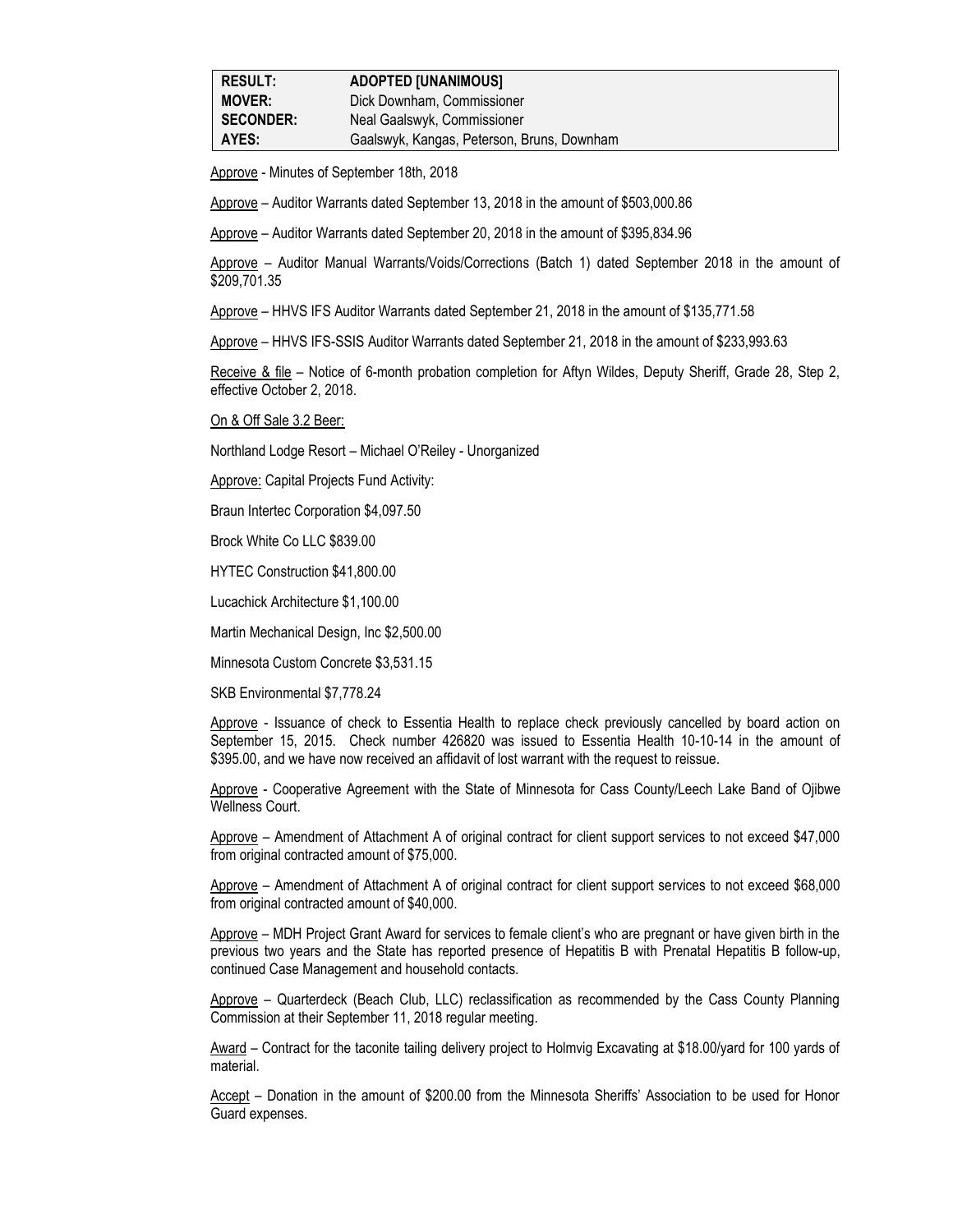Receive & file - Application for Zoning Reclassification and remand to Cass County Planning Commission to notify and schedule public hearing.

Receive & file - Application for Zoning Reclassification and remand to Cass County Planning Commission to notify and schedule public hearing.

Receive & file - Application for Zoning Reclassification and remand to Cass County Planning Commission to notify and schedule public hearing.

Receive & file - 3<sup>rd</sup> Quarter 2018 litigation report

2.b. Report Back from Insurance Committee of the Board

Administrator Stevenson reported back from the Insurance Committee of the Board meeting held on September 14, 2018. He noted that Commissioners Downham and Bruns were in attendance with employees, union representatives, and retirees. It was reported that the fund balance saw a small increase from last year with over 16 months of expenditures. Action item recommendations from the committee included no proposed rate increase for all plans, adding group hospital care as another voluntary benefit, the addition of a vision plan as a voluntary benefit, and a request to report back next year with incentive program options for participants interested in lifestyle changes. It was also noted that the Basic Life insurance coverage (\$10,000) rate will increase \$0.02 per month and that the group agreed to cover the estimate total cost increase of \$900 from the insurance account instead of passing the increase to employees. He then asked for a motion to recommend approval of the 2019 cafeteria plan costs, and plan contributions as presented and 2.) To recommend the following contracts: a.) Cafeteria Plan Administration Flex Accounts (Select Account), b.) Health Care Savings Accounts (BS/BC Select Account), c.) Life Insurance (MN Mutual through Integrity), d.) Short Term Disability & Dental (Assurant through Integrity), e.) Long Term Disability (Hartford through Integrity), and f.) Voluntary benefits; critical illness, Group Hospital Plan and accident plan (CIGNA) and Vision Plan (VSP).

| <b>RESULT:</b>   | <b>APPROVED [UNANIMOUS]</b>                |
|------------------|--------------------------------------------|
| <b>MOVER:</b>    | Dick Downham, Commissioner                 |
| <b>SECONDER:</b> | Scott Bruns, Vice Chair                    |
| AYES:            | Gaalswyk, Kangas, Peterson, Bruns, Downham |

- 3. Michele Piprude Health Human and Veterans Services
	- 3.a. Contract with Lakes & Prairie for Child Care Assistance Program

Health Human and Veteran Services (HHVS) Director Michele Piprude provided an update on the Child Care Assistance Program (CCAP). She explained that this program provides financial assistance to help families with low incomes pay for child care so that parents can pursue employment or education. She reported that we did not fill a vacated position in 2016 and contracted with Lakes and Prairie for the service. She noted that the results anticipated and hoped for were not achieved with the contract. It was noted that in 2016 fee allocations were at \$448,823 and for 2019 that amount has dropped to \$271,799. She reported that the HHVS Advisory Committee met on September 17, 2018 and unanimously voted to have the CCAP services returned to HHVS. She then asked for a motion to approve not renewing the contract with Lakes & Prairie for Child Care Assistance Program and filling an open budgeted eligibility worker position to administer the program.

| <b>RESULT:</b>   | <b>APPROVED [UNANIMOUS]</b>                |
|------------------|--------------------------------------------|
| <b>MOVER:</b>    | Dick Downham, Commissioner                 |
| <b>SECONDER:</b> | Scott Bruns, Vice Chair                    |
| AYES:            | Gaalswyk, Kangas, Peterson, Bruns, Downham |

- 4. Sandra Norikane Chief Financial Officer
	- 4.a. 3rd Quarter Budget Amendments & Financial Statements

Chief Financial Officer Sandra Norikane provided information on  $3<sup>rd</sup>$  quarter budget amendments for 2018. She noted the need to add \$250,000 to the severance pay fund for payouts to employees retiring in 2018. She also noted the need to increase revenues and expenditures in the tax forfeited fund to account for a 2016 Lessard Sams Outdoor Heritage Fund land purchase in the amount of \$377,350. She also provided  $3^{rd}$  quarter financial statements noting that most accounts are trending well with the exception of the medical examiner fund which is expected to exceed the budgeted amount by almost 25%. She then asked for a motion to approve the  $3^{rd}$